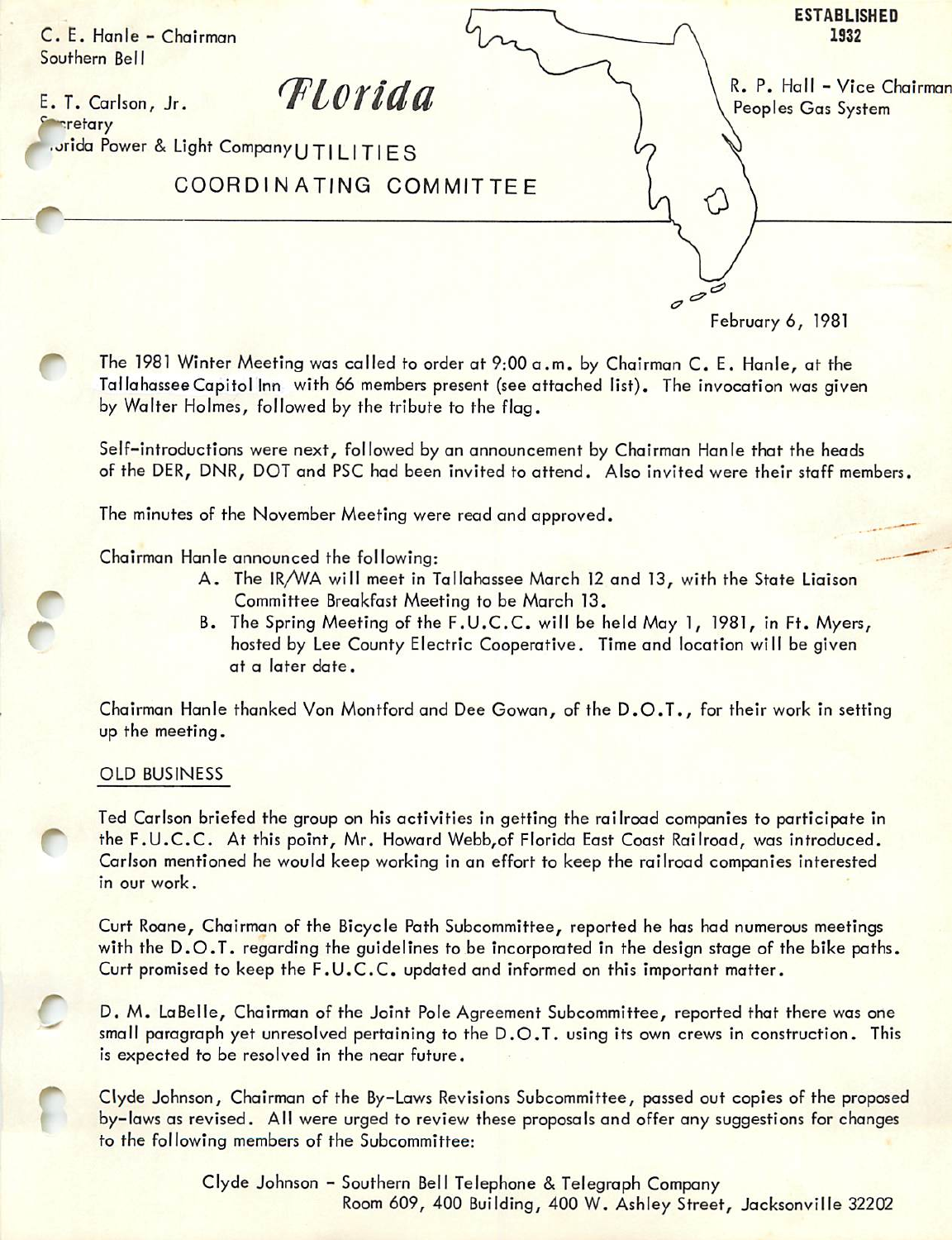e manites)

**Communication** a shi ne katika masharida na masharida na ma  $\mathbf{G}$ 

 $\mathcal{L}_{\text{max}}$  and  $\mathcal{L}_{\text{max}}$  and  $\mathcal{L}_{\text{max}}$ 

matrill solv - FrE S S metale and critered

医三甲烷 网络阿尔

ta ta 1919 yayyuyini

where the first community of the state of the state of the first state of the state of the state of the state revis a hundirenvei all' . All chiessis set integrate the lang. I dive desliciter Mosseighliri by Walter Eslaces, Sollower in the religious to the Fig.

abased only reals of and an interferit only separate comparing the sound of Litrary and the present and to LoT , spekhon tiggenish operatori oxid . . . Treffic of bothy i resoldig fide Solice School (Side Both of Schools

 $\sim$  is vateor, but for a show as itealized make  $\sim$  and the saturity of  $\ell$ 

to the late of the property in the most of

- we see the second distance of the second contribution of the second second  $\mathcal{L}^{\mathcal{M}}$  .
	- , bi dennil ed or or itself unidiosfice officians  $\mathbb{C}$
- A. The Sombac Machine of the S.U.O.C. will be believe it in 1921, in the Abenda and the set of the collision of the contribution of the collection of the collection of the set of the collect  $\mathcal{L}$  and the field  $\mathcal{L}$  and  $\mathcal{L}$

Setting a How that  $N$  of  $\mathbb{R}^n$  ,  $\mathbb{R}^n$  ,  $\mathbb{R}^n$  ,  $\mathbb{R}^n$  ,  $\mathbb{R}^n$  ,  $\mathbb{R}^n$  ,  $\mathbb{R}^n$  ,  $\mathbb{R}^n$  ,  $\mathbb{R}^n$  is the setting  $\mathbb{R}^n$ . pritoria odrica

 $\sqrt{ }$ 

÷.}broH .

ابولا وجواج

of strategies of a innergo breaking the orition of solityitor tid no overs only beholme notice of the the F.C. C. C. At this pehal, MAP, there Wohl in the Fest Cost Cost in the interval and the controls itaturacini shiracano i natita bili chesi ci tasifu an si prithem chesi bluew ed bechitcha chelan والمستحدث والمعاوني

but Long of Chairman of the Rievels Buth Subcommittee, resetted he has had underseement he schied alte D. D. Demonds of the middle in the hot control is the class shows that the bill and the , which interest this set in market for beinfrom  $\mathcal{O}$  ,  $\mathcal{O}$  ,  $\mathcal{O}$  ,  $\mathcal{O}$  ,  $\mathcal{O}$  ,  $\mathcal{O}$  ,  $\mathcal{O}$  ,  $\mathcal{O}$  is dimered in  $\mathcal{O}$ 

On hindelis, Chuimas e the Color Color the hands for an anti-communication of the communication of the color sidi ... Houris de si suore suo si quita .T. La più et gaightrae benioscase ton detrorine liens , sautuk anta ledit e i boxido a sei oi boto text si

the position of the sole on the theory of the position of the state of a state complete of the second of the in securio no confiscabuchi e piño i co eixenento sa di milivor di campionave il collabettivor to successi يُومَ الْأَوْلَى فِي الْأَوْلَى وَأَوْلَى مَنْ حَجَجَهُمْ رَبُّهِمْ الْمَرْكَبِ وَالْكَلَّى وَالْمَسْتَرْبَعَ وَالْمُسْتَرَبّ

operator in the series of the series of the series of the form of the form.<br>[1] The context of the series of the series of the series of the series of the series of the series of the ser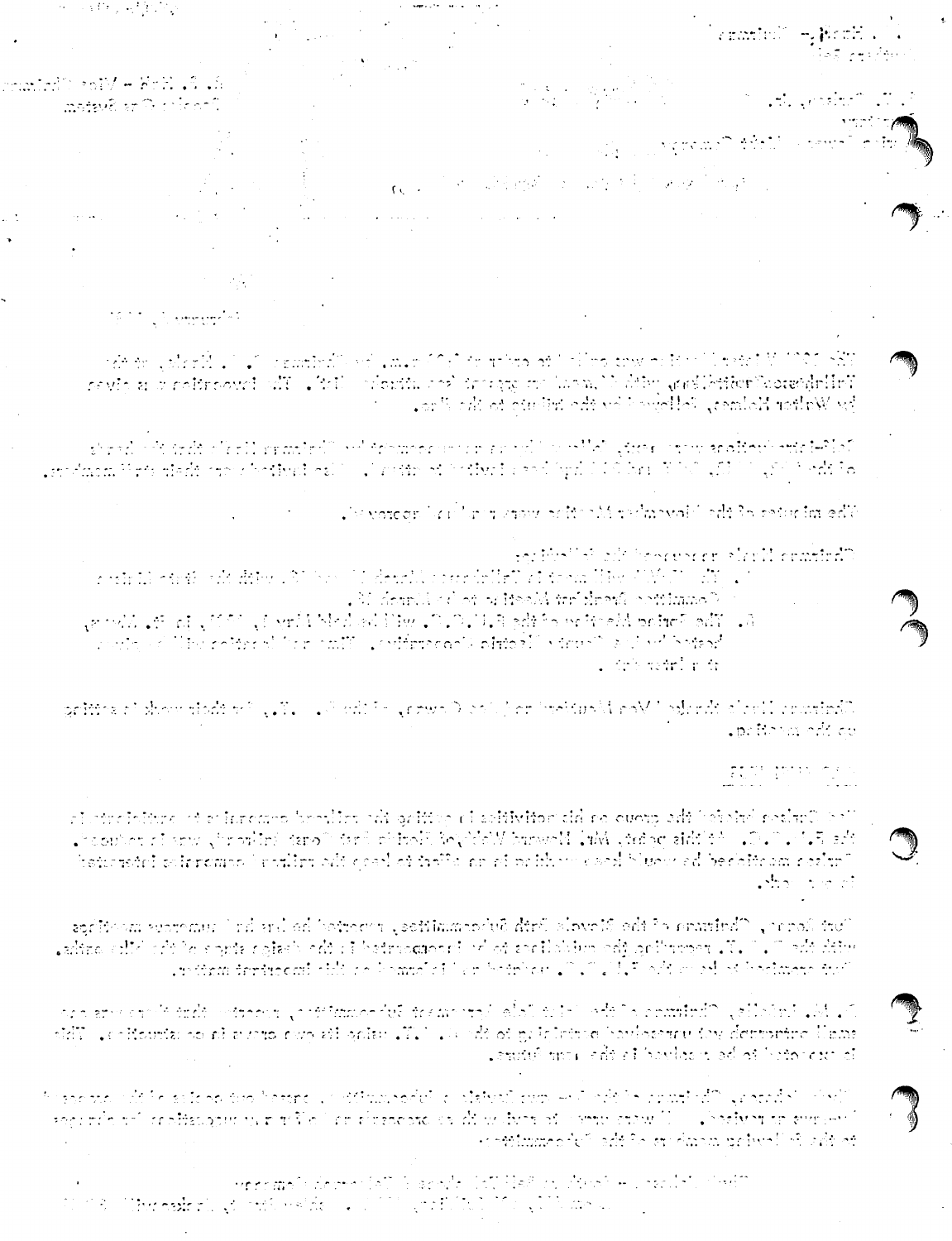OLD BUSINESS (continued)

Walter Childs - Department of Transportation - Utilities P. O. Box 1249, Bortow 33830

W. J. Hopgood - Florida Power & Light Company P. O. Box 529311, Miami 33152

It is anticipated that any conflicts might be resolved in time for a ballot at the August Meeting.

# DISTRICT REPORTS

District I, Mike Flannery, Chairman - The next meeting will be at Florida Power Corporation, in St. Petersburg, March 26.

District II, Duncan Thomson, Chairman - The next meeting will be March 18.

District III - The next meeting will be in Bonifay April 2.

District IV, Jim Wright reporting - The next meeting to be in West Palm Beach on February 12. District V, Walter Holmes reporting - Meeting was held on January 20 with a good turnout. District VI, Ed Williams, Chairman - The next meeting will be about the first of April.

# NEW BUSINESS

Chairman Hanle announced he hod reviewed the Corps of Engineers Permitting Procedures in the Federal Register, and noted the new procedures will not affect utilities.

Jim Wright, Chairman of the Standing Committee, reported that the Federal Highway Administration proposes to change its regulations as follows:

- 1. Expired Service Life Credit would no longer be required for the replacement of segments of a utility's service, distribution or transmission lines, regardless of length. However, the proposed regulation would require a credit for accrued depreciation where there is a replace ment of major facilities used for the production, transfer or storage of a utility's products. Florida law still requires Expired Service Life Credit.
- 2. Increase lump sum agreements from \$10,000 to 25,000.
- 3. All matters dealing with utility relocation, adjustments and reimbursements will appear in one subpart of the Code of Federal Regulations.
- 4. Federal funds may participate in payments made by political subdivisions for utility adjustments, so long as the payments do not violate state law and the terms of any use or occupancy agreements or legal contract between utility and political subdivision.

Changes not being considered by FHWA:

- 1. Direct payment by FHWA to utilities where states do not pay for utility relocations.
- 2. Allow reimbursement for interest, incurred prior to the reimbursement by the state, on funds borrowed, etc.

Jim noted that February 18 was the deadline for comments, and urged all affected to respond prior to that date.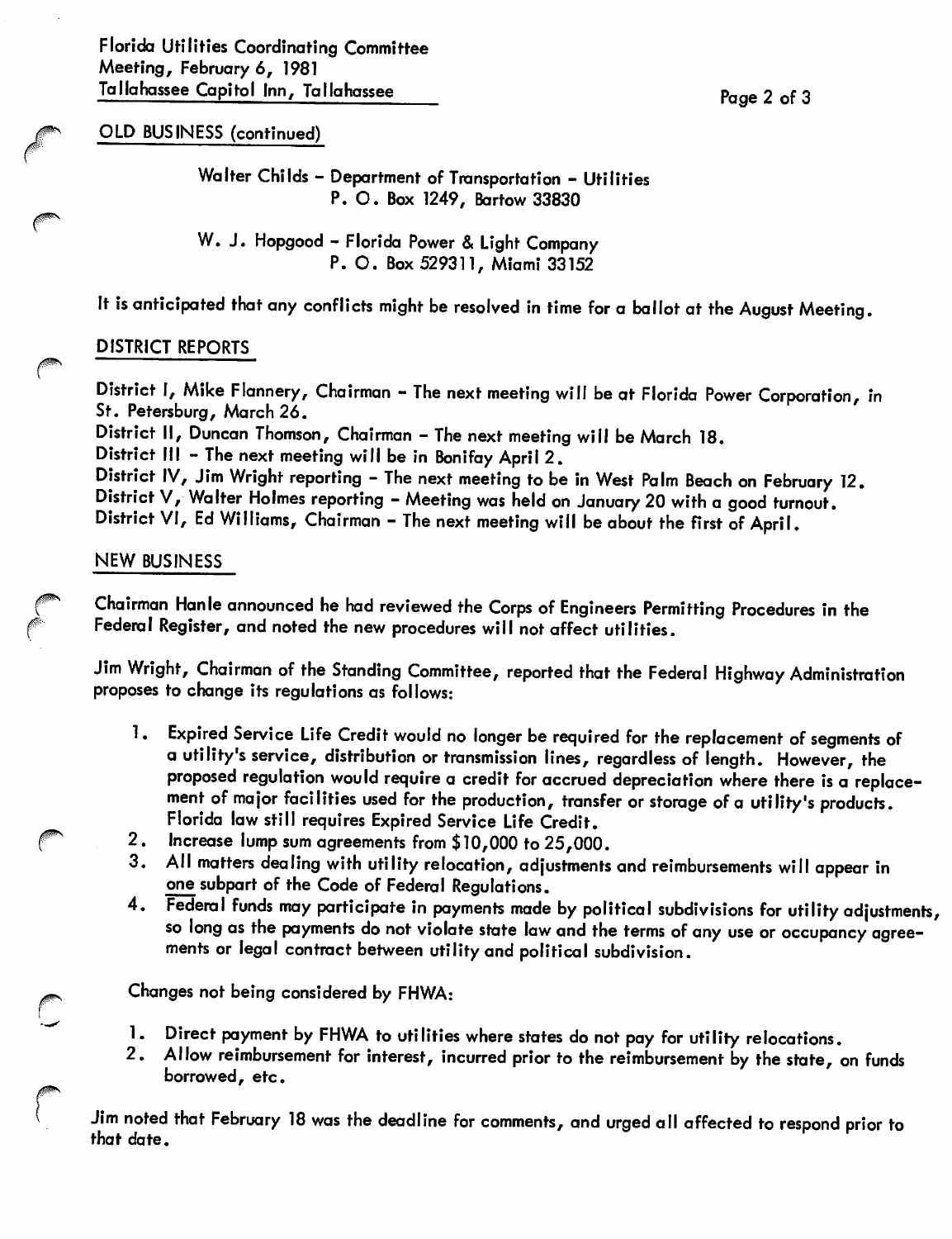Flotfah Ufilitäs Coordinating Committed Meather, February 6, 1981. Inilatorial Capital inn, Tollainson

分泌反应的

# OLD SUSPRESS (continued)

Walter Childs - Department of Irraspointstor - Utilities 0.000 York 12451 Report 0.0000

> W. J. Boogood - Floride Peyer & Light Company P.O. 6c with JUNEAU 58120

It is confident that only conflicts wight be respired in time for a bujiet at the August Massing.

# DISTRICT REPORTS

District t, Mille Flernery, Chairman - The next moeting will be at Florida Power Corporation, in St. Petersburg, Murch 26.

District H, Duncan Thomson, Chairman - The nest meating will be March 18. Dirtict H1, with a next meating will be in Sonifay April 2.

District W, Jim Wight concidence in any case in section to be in Wast Rain Bened on February 12. District V -Walter Holmer reporting - Meeting was held on January 20 with a good tumout. Pistrict VI - Ed Williams, Chimnen - The next meating will be about the first of April.

#### 223F12U9.W3M

Fiol3

Chairman Huale apparated ad educatives the Corps of Engineers Permitting Procedures in the Pederal Register, and noted the new procedures will not affect utilities.

. Him Wright, Chairman of the Steading Committee, reported that the Federal Highway Administration evollet to deeper its requisitions as follows

- Excited Service Life Credit would no longer be required for the replacement of segments of  $\sim$ o utility's survice, distribution or manificial lines, regardle of innerial However, the proposed requirements were require a creatif for excepted depending there if for a righera is a right sermant of mujor facilities used for the production, transfer or stomage of a utilities praducts.
	- Florida ia v still roquires Expired Service Life Crosify.
	- foorsers hunsum. agreements from \$10,000 to 26,900.  $\mathbb{R}^3$ .≎
	- All matters dealing with utility relacetion, adjustesents and reindumentativellight appear in ene subpert of the Code of Pederal Regulutions.
- For derel funds may participate in remember made by political subtivitives for utility adjustates, ∴ģ. so long as the payments do not violate state faw and the terms of any use or occupancy agreements or logal contract between utility and pointsting subdivision.

Changer act being abasidented by  $FAWA$ :

- Direct poymers by FINM to utilities where sintes do not out of the utility relegations.
- Allow relatiourscheaft for interest, incurred prior to the relativescheaft by the stats, on funds , nie "baworned

dito corred that Entoury 18 was the situation for comments, and unsected to the oriented to despend prior to **Catabricat**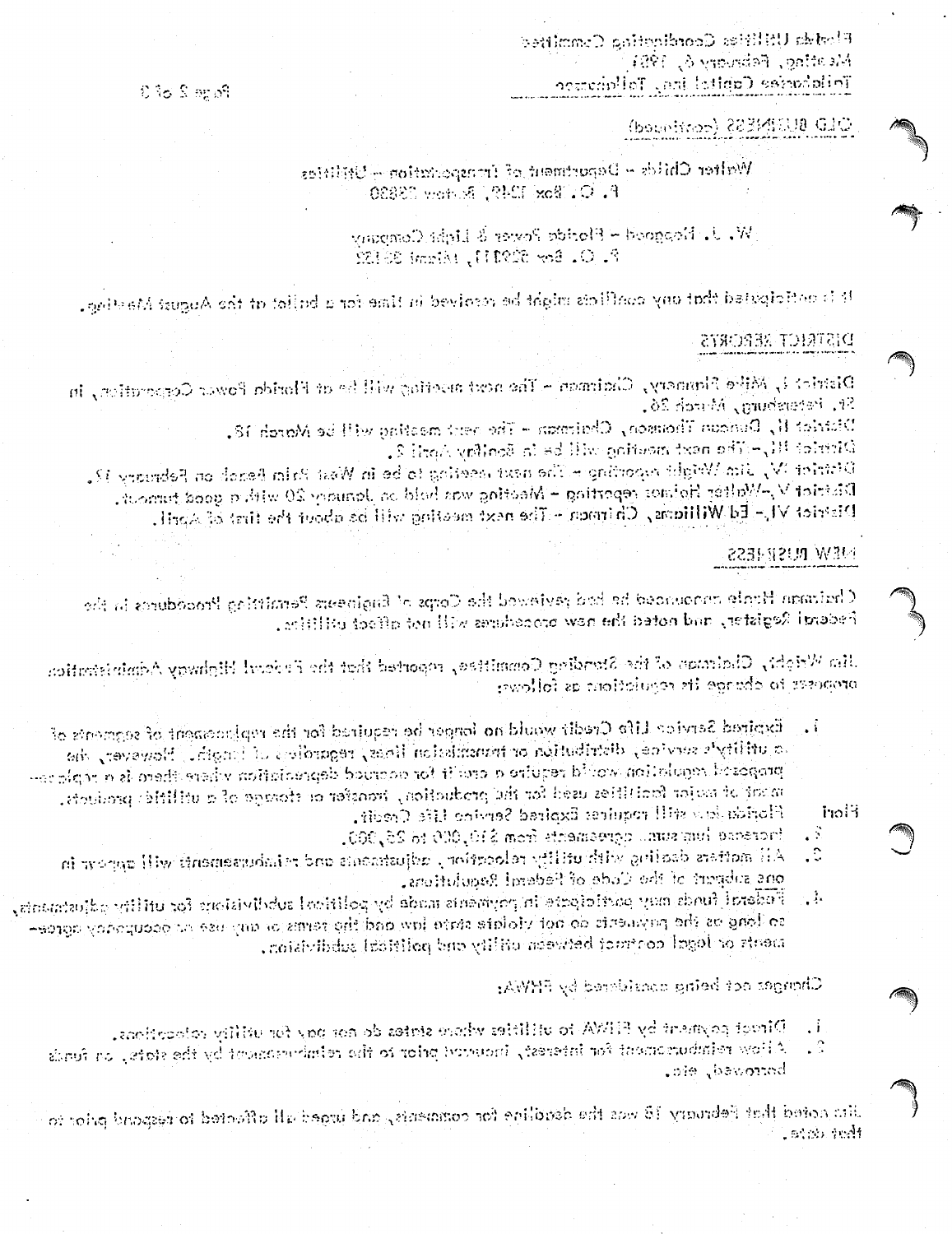## PROGRAM

Mr. V. G. (Buddy) Morcoux, F.D.O.T., gave a brief run-down on Production Management in the D.O.T. This section allocates federal funds to the districts, helps set up schedules, and aids in the planning in the relocating of utilities. He stated that the ramifications on how to handle federal funds are sometimes beyond comprehension, noting that the various locations throughout the state sometimes moke allocations very difficult. Mr. Morcoux was quite serious when he reported that radical financial changes are coming in this next fiscal year.

Mr. Joe Blanchard, Liaison Coordinator for the D.O.T. to the State Legislature, reported that growth due to a smaller gas tax has suffered. People are using less gasoline, and without additional revenues to offset this, all phases of the D.O.T. work has slowed down. Maintenance has first priority, with immediate resurfacing needed along with the reconstruction of many roads and bridges. He noted that with 5,100 bridges in the system, 30 per year will need major maintenance due to deterioration. Mr. Blanchard also mentioned that from 1981 through 1986, expanded funding will be necessary to meet the goals in public transportation.

Mr. Blanchard then produced a copy of a proposed Bill affecting utilities, which would require all buried utilities, of any nature whatsoever, to be recorded with the Clerk of the Court in the county in which they are to be installed. It was emphasized that as of this date (February 6, 1981), the D.O.T. does not have a Sponsor for this Bill. (Copy attached.)

### NEW BUSINESS

Mr. E. M. Salley, State Utility Engineer, requests all District Liaison Chairmen to get in touch with their respective county engineers and ask them, or their representative, to attend the liaison meetings. With one-third of all roads in the state now under county jurisdiction, it is more important than ever to enlist the cooperation of these county engineers in our liaison work. Mr. Salley offered to send Mr. Carlson a list of all county engineers so that they can be contacted by the proper District Chairman.

The District Chairmen are urged to write a personal letter to each county engineer asking them to get involved; to foster a harmonious relationship, and to give these engineers a port in the program.

Following Mr. Sol ley's talk, it was moved by W. J. Hopgood, and seconded by Roy Afeld, to have the Standing Committee review, research and make contacts with the county engineers to request they coordinate the counties' work program with the affected utilities. The committee is to report bock on this at the May Meeting. Motion passed without dissention.

The meeting adjourned at 11:20 a.m.

Respectfully submitted,

Ijte/

Elis T. Carlson, Jr.

ETC:jc Attach.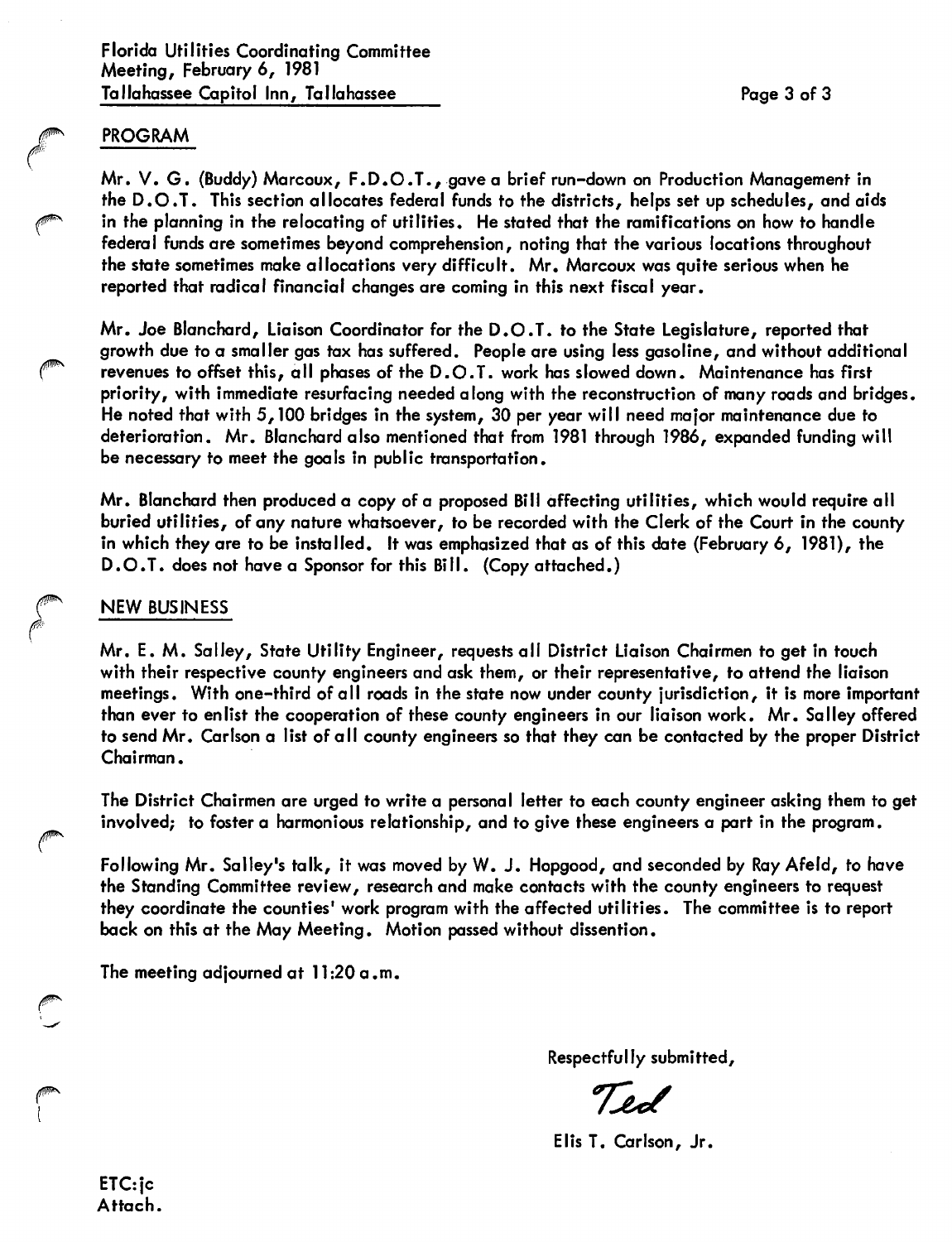Tailekassee Capitei inn, Tailchassee Meeting, Fourery of 1981 Florida Utilitios Copringiana Constituto

## SECOSVW.

reported indirialism illusnolai phanges are quality in the next fiscal year. the state sometimes make allogations very difficult. We'l Warcoux was guite serious when he fadard) funds ora somerimes beyond comprehension, holfag that the various locantons throughout in the planning in the relecciting of utilities. He stated, but the remittedtrian on how to hendla the DLOVT. This section allogores feased foucs to the districts, telps set up scheduler, one edis Altri Vill Gri (Buddy) Maroows, FsDrCli ji jares a brisî mapitovn on Praduction Management in

be necessary to meat the pouls in public transportation. deterioration. Mr. blanchard also mentioned than than 1961 through 1986, expraded finallyg will  $\operatorname{H\acute{e}u}$  also with  $\mathcal{I}_\rho(0)$  bridges in the system,  $\beta\beta$  par year will appel anglor mathrononce and so přiozity, with inniediată rosarfacing needed along with the raccestruction of nany rouds and bridges. revienuos la afisot this alili phases of the D40.11, work has slawed down. Mainimanno but thet grovith due to a smaller eas him has suffered. Peache are using less gasgithe, and without additional  $\mathcal{H}_{\mathcal{F}_\bullet}$  , log-filonchard, Antison Coordinater for the DAO II. to the Sterre Legislature, represed that

 $D$  ,  $Q$  ,  $T$  , does not have a Soonser tor this Rid . (Copy ortanhed ). in vihich they are to be installed. It was emphasized that as of this date (fielswary.d., 1981), the buried utilities, of any nature whoisoever, to be recorded with the Clerk of the Councin the county. filit, Blanchard then produced a copy of a proposed BHI Sflenting utilities, which waith reculto all

## **VE/A 07584/4682**

<u>បូ ដោ</u>ងប្រា sicile

Chairman. te send Mir. Contoon a list of all county enginesis so that they can be contacted by the proper Otstrint živoj evor jo salisi ina ocopercitor el jimas comtv enginears in ove ligiton vicits. Phr. Salis ref<sup>o</sup>renci meatings. With one-third of all seass is the shote now under county furisdiction, it is more important with their respective county applicable and ack tham, ar their representative , to attend the liature Na. 6. M. Schey, State Utility Engineer, requests all District Liaisón Chaimnen to got in touch.

imotred, to inference agencylous relationship, and to give those enginesits a part in the program, The District Chairmon are urced to gaile a porsonal leiter to each county engines asking them to get

beck on his at the May Meeting. Motion passed without classation. they coordinate the countiest work pregram with the off sated utilities. The consulties is to raport die Standing Committee review) resemptionalisake opatsicis with the county engineers to request Following My. Sulloy's talk, it was moved by  $W$ , it. Hengood, and seconded by Ray Archi, in have

 $\overline{\mathbb{R}}$ ne mos $\overline{\mathbb{R}}$ ng as $\overline{\mathbb{R}}$ sumo $\overline{\mathbb{R}}$ as ang ang ang a

Respectfolly subaditody

المنتقلة التي تعالى التي تعالى التي تعالى التي تعالى التي تعالى التي تعالى التي تعالى التي تعالى التي تعالى ال<br>التي تعالى التي تعالى التي تعالى التي تعالى التي تعالى التي تعالى التي تعالى التي تعالى التي تعالى التي تعالى

 $E$ ifa  $T$ . Corlson,  $3r$ .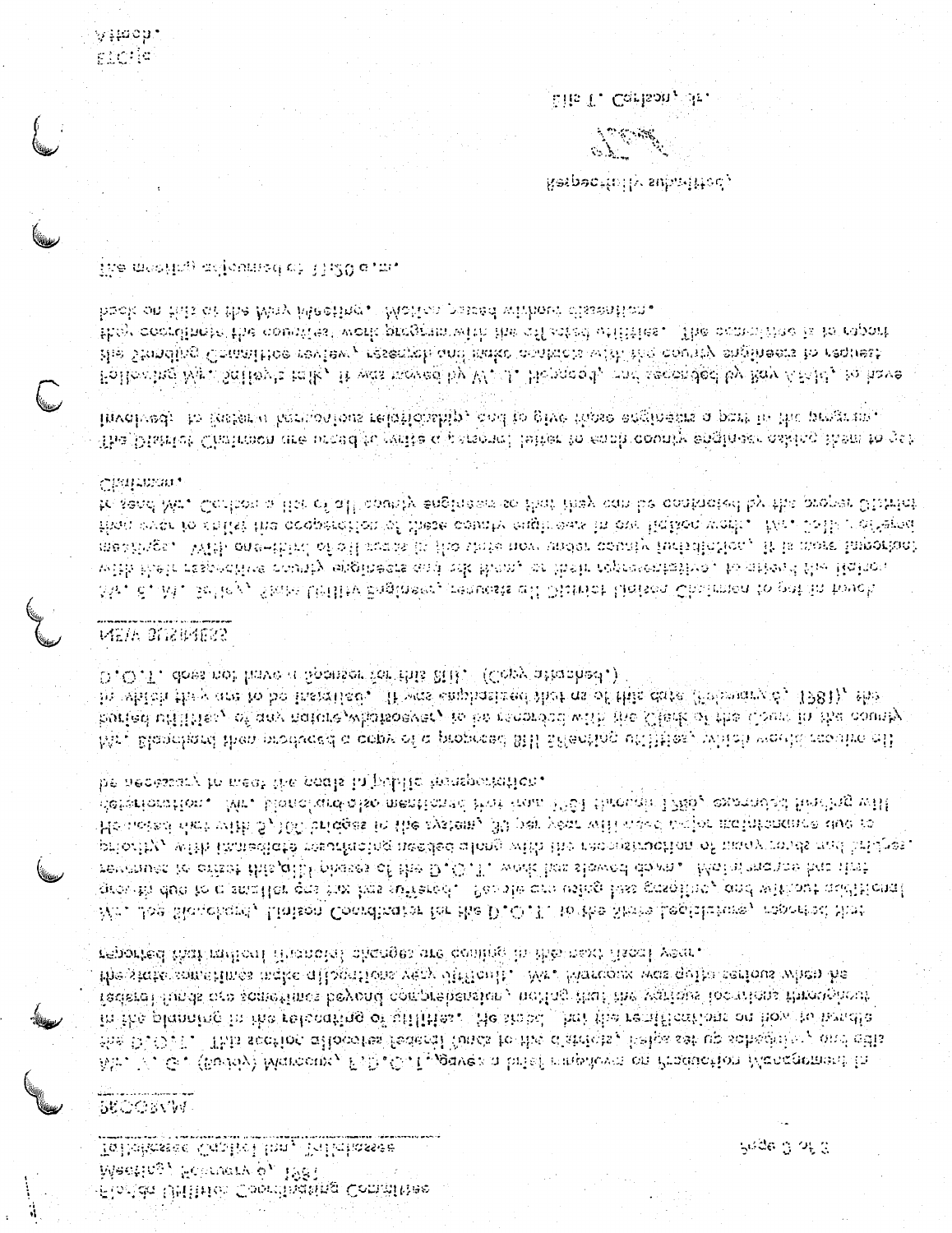DATE 2/6/81 FUC® FLORIDA UTILITIES Coordinating Committee NAME FIRM ADDRESS JOE DE Cara  $D.O.T.$   $D I S.T.$  4 780 S.W. 24th St.  $J_{IM}$  WRIGHT  $7805.042451.33315$ DOT FT. LAUDERDALE R.A. DePrino Dade County OTA. 44 West Flagler St 33130  $k$ PHALL PEOP/ES LOAS SYSTEM 555 NE 1245T N. MiAM R.H. Stevens  $P.0.$  Bex  $52\frac{6}{100}$ Florida Powerthapt C. Misme FI 33152<br>Am 109 400 Belly I Clyde Jehnson 56T Jacksonwell 400 W askley Std Jax. 32202 P. C. LINGER SBI DAYTONA BEACH PCBGX 951, DAYT. BCH, FLA 32C ORIANDO WALLER C. Holmes  $H T 5 T C_0$ 250 N. Ornye Are. 11, 3280.<br>250 N. Ornye Are. 11, 3280.<br>129 BOX 34774.<br>666 V.W 1941800 R. 542  $6 - k\mu\mu$  /3/18/2 BELIAC TECHNICAL SUS  $EdW_i/1$  ans Southern Bill Til 1 Til G MIAMI, EL. 33124<br>310 Court Street<br>Cleuxaster, Ele, Mike Flapery Pinella Rundy Water Lasten JACK STEWART TAMIA ELECTRIC CO 70 Box 111 TAMPA F1 33601 Ken Brown Cost Roane Florida Pract +Light Co P.C. Box 151 Daylors Bouch 340 Dennis M. Friells PO BOX 529100 Himi Flo HA Tavre Wight Co. D.R. Kennedy Florida Pewer & Light Company P.O.Bex 524100, Miami, FL 3315 D.M BRAINDON  $WJ.$  Hoperoas P.O., Bex 529311 Migmi, FL 351 DERRYL SOLIDAY PEOPLES 6135 System  $\rho$ . O. Box 2512, TAMPA, FL 3360 VERRIT RODGER from GAS System PO BOX 256-2 TAMPA FLA. SEL R.A CARPENTER  $F_{\text{L}}$   $F_{\text{c}}$   $F_{\text{c}}$   $F_{\text{c}}$   $F_{\text{c}}$   $F_{\text{c}}$   $F_{\text{c}}$  $F\oslash$  Ex  $s2S3H,$  Mand,  $h$  33: Charles C. Kimbrell Underground Notefination Conten bbb Hw Mhoe Ro 359 Marii 1/31<br>4520 - 648 ELLAR 57<br>TAMPA<sub>G</sub> F1 - 3361 RAY AFELD <sup>l</sup>cecl caméej" notification cintie VERNE BROWN GENERAL TELEFHONE CO. OF FLORIDA 120.Bcx 160 (MC34) Tampa, FL 3360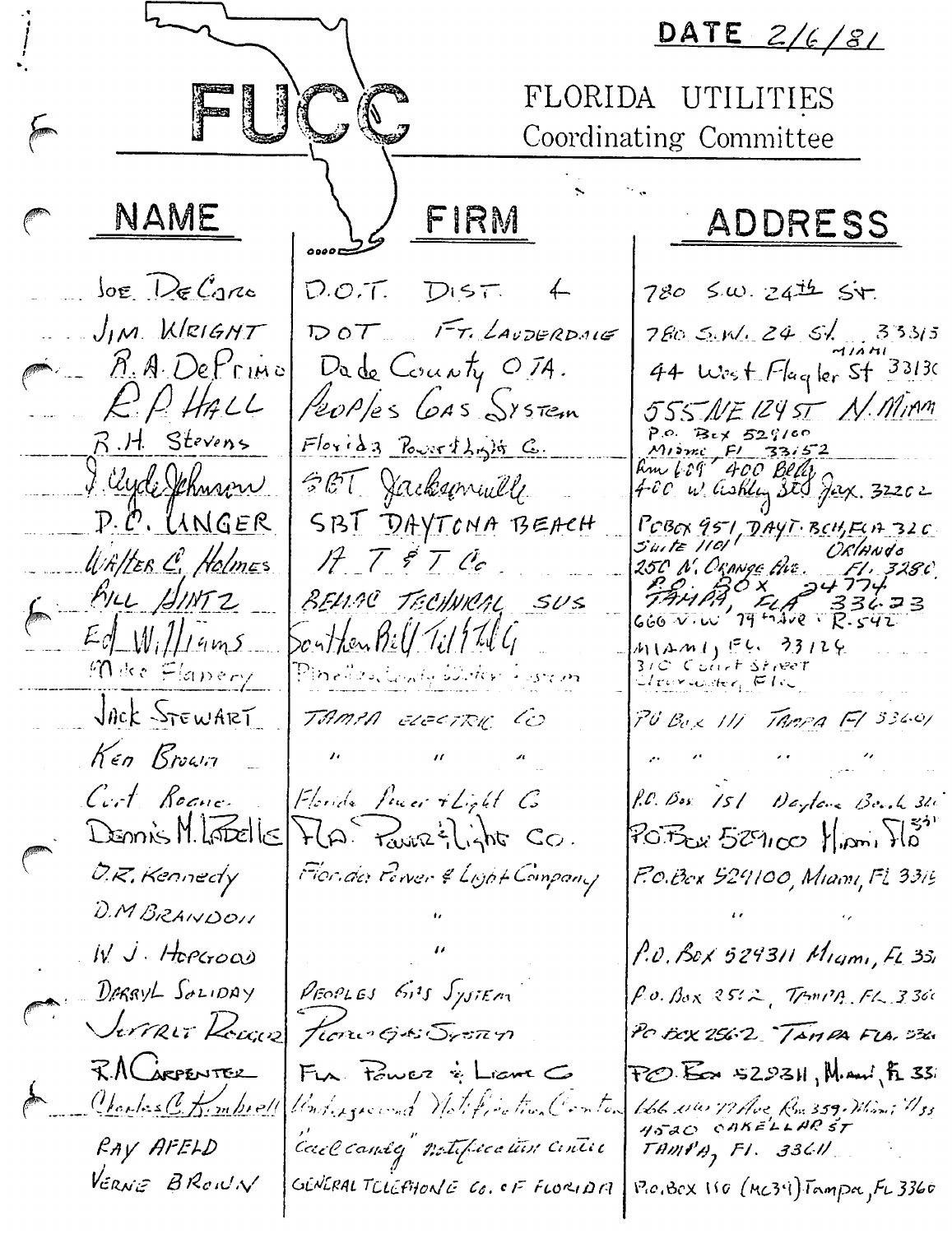DATE 2/6/81 FLORIDA UTILITIES H  $\mathbb{A}$ Coordinating Committee NAME FIRM ADDRESS GY 51 NH FEDERAL HUY<br>Ft. Land FLA 33308 - Rmsi  $u.v.$  C. L E / Heritientien etc. M.B. HoLMAN M. Mc GASLISH P.E.B. 529100 Min Ala 3315.  $7P_6 - 215.$ CE MILLS FIA PUBLIC-EAUXE COMM ICI E. GAINES, TAL. B.O. TROTTER Fin Public Service Commission 101 E. Games, Tall John Dean  $C$ ity of Tallahassee Sewer 2402 Juckson Bluff Rd, 3230. WayneStrickfard Dept. of Transportation Talkhassee, Fla CENTEL OF FLA <u>JIM</u> MAXWELL  $\overline{L}$ ALLA.  $FLA: 3230$ y.  $\rho$ o.  $s$ oy aai $\overline{Y}$ CENTEL OF FLORIDA Tromas DuGGAR  $5991543$ P.O. Box 2477 WITED TEL (3 of FLA Wiken E BEAVERS MANUES, FLA. 33998 Po Box 370 CINTED TEC CO OF FOR CECIL T. RIGDON FT. HYELS  $33904$ P.C. BOR 11E1<br>PENSACOLA GUNF FOWER CO. - Personant JOHN PLITCHELL  $FL.32520$ P. S. Box 1151 DON Schofield Gulf Paur Lo. Pensac da  $G$ ي / وكوبرونغ . كم ن كي Pensuisla pli 32500  $204 - 8 - 29 - 12$  $P^{\circ}$  Prox 1048  $Hexarcl \in Hebb$ Florida EastCoast Pailovay st-Augustine, Ela 32054  $P. O. B$ CA  $1 d_0 d_2$ FLORIDA POWER CORPORATION RONALD K. WORLEY ST PETERSBURY, FLA. 33733  $PO$   $R$ cm  $Z$  $IL$  $I$ JIM FRANKFORD GENERAL TELEPHONE CO.OF FOR SARASOTA, FUI  $3551]$  $P$ 0.Box 110 RegerLhyons General TelephoneCo.afFlo  $\frac{1}{2}$   $\frac{1}{2}$   $\frac{1}{2}$   $\frac{1}{2}$   $\frac{1}{2}$   $\frac{1}{2}$   $\frac{1}{2}$   $\frac{1}{2}$   $\frac{1}{2}$   $\frac{1}{2}$   $\frac{1}{2}$   $\frac{1}{2}$   $\frac{1}{2}$   $\frac{1}{2}$   $\frac{1}{2}$   $\frac{1}{2}$   $\frac{1}{2}$   $\frac{1}{2}$   $\frac{1}{2}$   $\frac{1}{2}$   $\frac{1}{2}$   $\frac{1}{2}$  Rehard Edleman Dept. of Transportation TAllahresee, Fl. JOHN CLARK UNITED TEL. Co Aron Park 813 . 753 - 3243 313335-3402  $K$ IcHARd J. McConvilla UNITED TEL. Co. Fla FTMyers Box 37o Frmyers 338o z  $813 - 335 - 2220$ LEE CO, D.O.T. & P.W. PATRICK C. HUNT Box 398 FT. MYERS 33902 eteka le Durdeu Fla. D.O.T. (Atililier) 401 Nill. 2nd Av. Suite 520 P.C. Box 607 Chipley 438-02: C.H. ANDREWS  $f/e$  D.O.T. UNITED TELEPHONE SYSTEM U. P. WATSON P.O. BOX 5000 ALTAMONTE SPRING take Forshan Po. Box 189 Comey, R 33 Coming Ketspore la